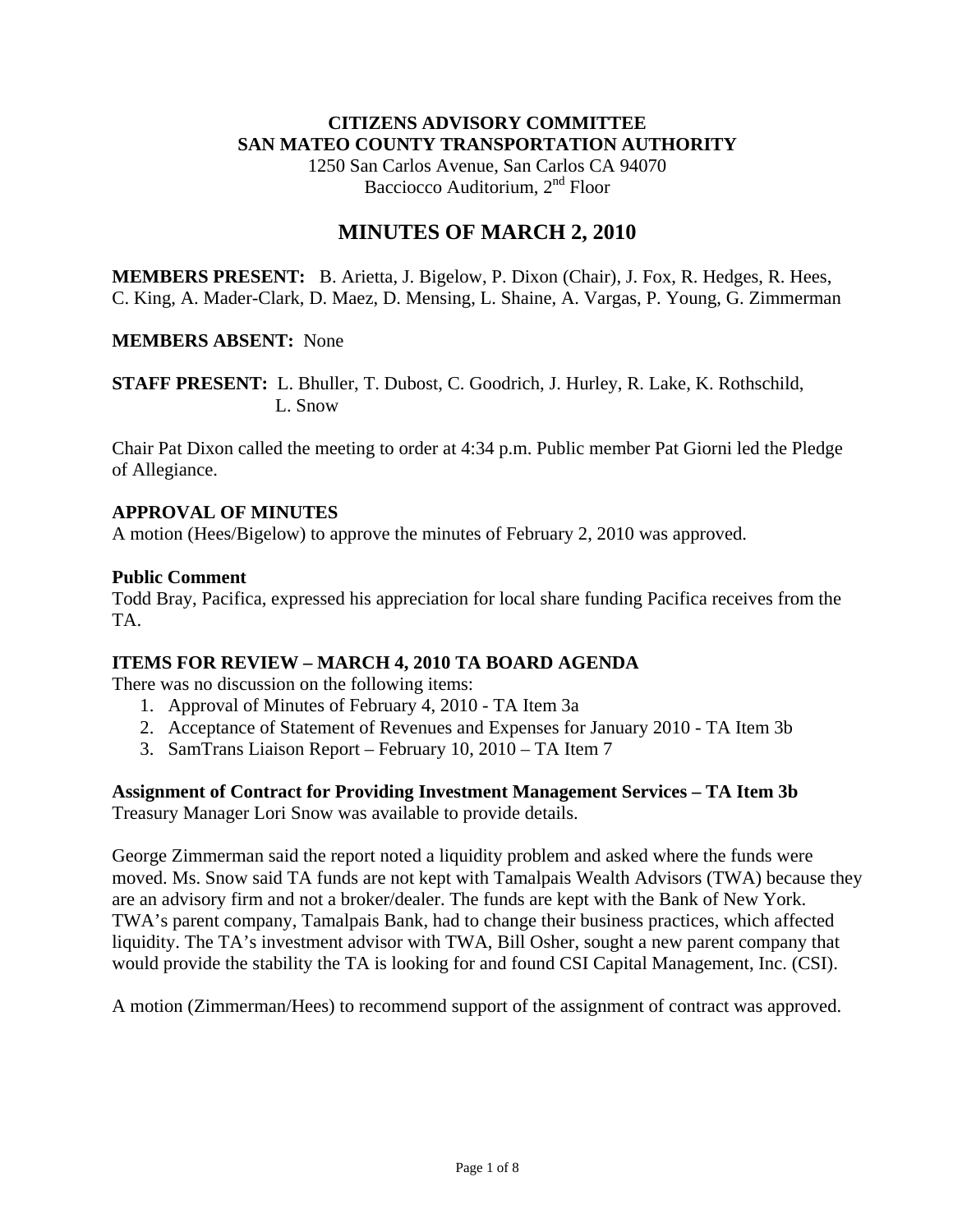## **Authorize Amendment of Fiscal Year 2010 Operating Budget for a New Total of \$25,149,603 – TA Item 10a**

Mr. Hurley said sales tax projections at the beginning of the fiscal year were greater than that being realized at this time and an adjustment was made to the Operating Budget. He introduced Manager of Budgets Ladi Bhuller to provide details.

Ms. Bhuller said staff is proposing an amendment to the Operating Budget to account for decreasing sales tax revenues and interest income. Staff projected sales tax revenue for FY2010 at about \$64.7 million. Year-to-date, ending January 2, 2010, the TA is \$2.6 million under budget and staff is proposing to lower the annual projection to \$60 million. This will result in adjusting various corresponding expenditures detailed in the Expenditure Plan.

Ms. Bhuller said staff is proposing to revise interest income. The majority of TA investments are with the County Pool, which has been projected to have a return of 1.75 percent. However, year-todate the investments are averaging only 0.95 percent. The TA investment with TWA, which makes up about 26 percent of the entire portfolio, is on budget at approximately 2 percent to-date.

Jim Bigelow asked about the amount of job loss related to the decrease in revenues. Ms. Bhuller said she would report back with this information.

Randy Hees asked how local share funding is allocated to local entities. Ms. Bhuller said she would report back with this information. She said when the TA Board approves local shares, local entities are notified right after the Board meeting.

Larry Shaine said local share is a percentage of income and it is a formula based on a combination of residents and street miles.

A motion (Hees/Hedges) to support the operating budget amendment was approved.

## **PROGRAM Update on State and Federal Legislative Program – TA Item 11a**

Mr. Zimmerman asked about staff's opinion of the government's proposed gas tax swap.

Government Relations Officer Kim Rothschild said staff opposes the gas tax swap but there are negotiations with the governor's administration. Legislative leaders and California Transit Association (CTA) Executive Committee members and staff have come to an understanding on what funding will be received, that is significantly better than the amount received last year, which was a 100 percent diversion of State Transit Assistance (STA) funds. This will result in a one-time appropriation of about \$400 million to cover STA for the next fiscal year. For the following year, which will begin in July 2011, the governor wants to lower the diesel excise tax from \$0.18 to \$0.13, which would make the proposal revenue neutral. The governor wants to increase sales tax on diesel from 5 percent to 6.75 percent. This funding would result in a minimum of \$350 million for the STA program. The governor is still trying to circumvent the successful lawsuit by the CTA that prohibits the governor diverting funds from the Public Transportation Account for non-transit uses.

Rich Hedges said this move by the governor and Legislature is shameless. The states purpose for the gasoline sales tax was for transit.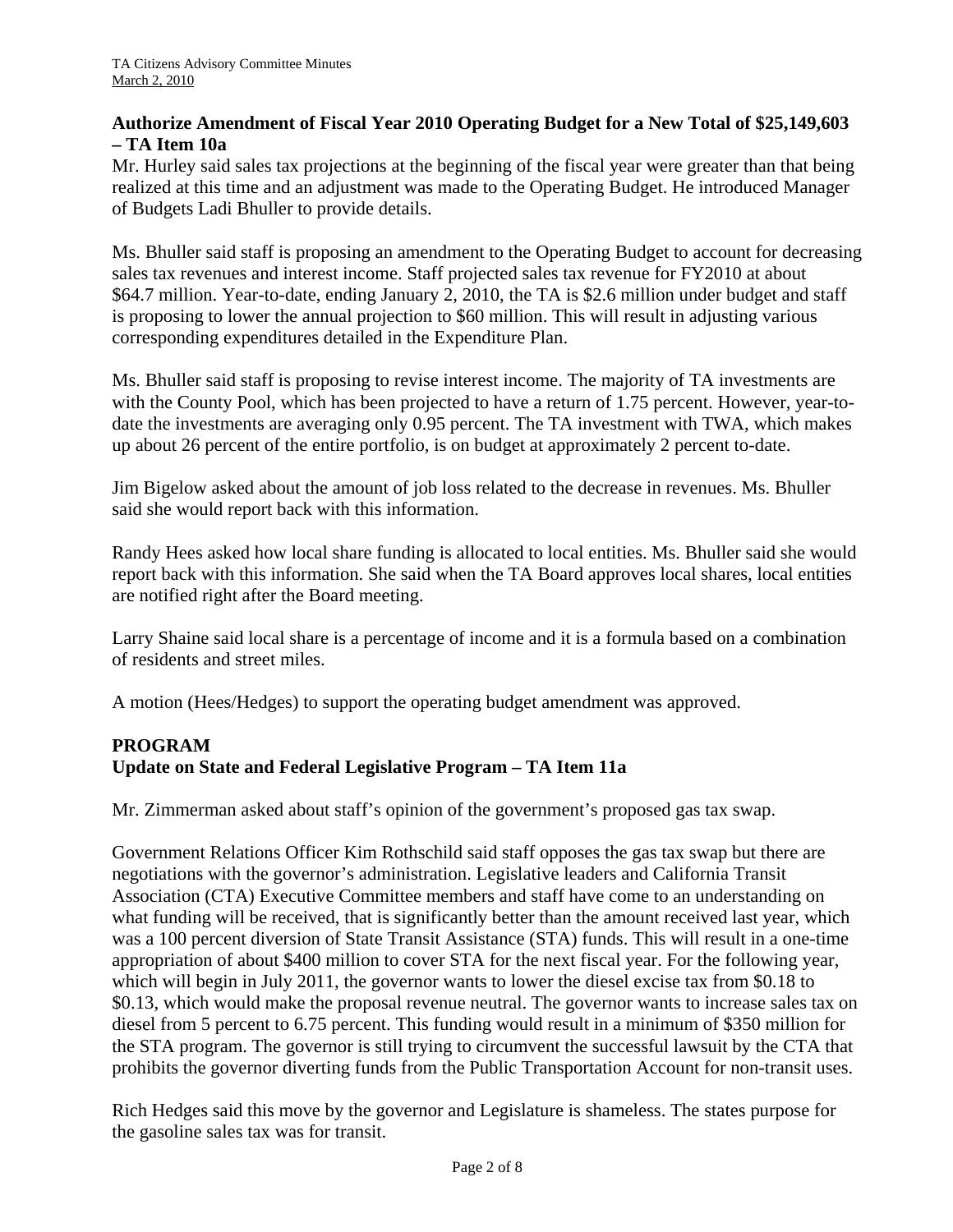John Fox said the proposal to swap the tax structure and say to local communities that they can pass a separate excise tax to cover transit is very disingenuous because in the current environment, very few tax initiatives will pass. He said it would make more sense to lobby or argue that the governor's approach to raise revenue should be done as a separate extra sales tax and keep the existing tax structure for transit.

Mr. Hedges said cities have passed tax increases on the sales tax to backfill what the state has already taken from them.

Mr. Shaine said the sales tax on gasoline the governor wants to take was passed by the citizens of the State. He asked if there is some sort of promissory loan that will be paid back in five years. Ms. Rothschild said the money was taken and diverted to the General Fund.

Mr. Hedges said a court decision requires the money be paid back. Ms. Rothschild said her understanding is there is no intention to pay back the money.

Mr. Shaine asked if there was something on the November ballot to reestablish these revenues. Ms. Rothschild said there is an initiative being developed.

Doris Maez said diesel fuel is largely used by the trucking industry and they have already been hit with toll increases; and some can't use their trucks because they haven't been retrofitted for air quality requirements. Ms. Rothschild said the excise tax on diesel would be concurrently reduced to maintain fuel prices.

Dan Mensing said he thought there was a two-year extension for the conversion. Mr. Fox said he thought there were some extensions granted in certain areas of Los Angeles County.

Ms. Rothschild continued her comments on the legislative update. She said there are a lot of things that are not moving because of the budget votes. Staff hasn't taken any formal position because it is early in the process and a lot of issues are still in the Rules Committee and being assigned to the Policy Committee. Until the Policy Committee does analyses of bills, it is too early to make recommendations on bills until they move forward.

Mr. Zimmerman asked if there were any Federal or State legislative proposals that are of particular interest to the TA that haven't had sufficient analysis. Ms. Rothschild replied yes. Staff will have a better idea in April after there are Policy and Appropriation Committee hearings. At that time, staff will have a better idea on cost, support, opposition and how those bills will affect the TA.

## **Authorize Support for the Local Taxpayer, Public Safety and Transportation Protection Act of 2010 for California's November 2010 Statewide Ballot – TA Item 11b**

Mr. Zimmerman asked staff to highlight key parts of this resolution. Ms. Rothschild said the second page of the staff report outlines how the transportation component of this measure would protect against diversion of State transportation funding sources and how the measure would also preserve the traditional uses for these revenues. She said the TA is very concerned about transportation congestion relief and making sure projects are funded in San Mateo County. The State has diverted approximately \$2.8 billion from the STA program since 2007. The San Mateo County Transit District has lost approximately \$36 million and the Peninsula Corridor Joint Powers Board lost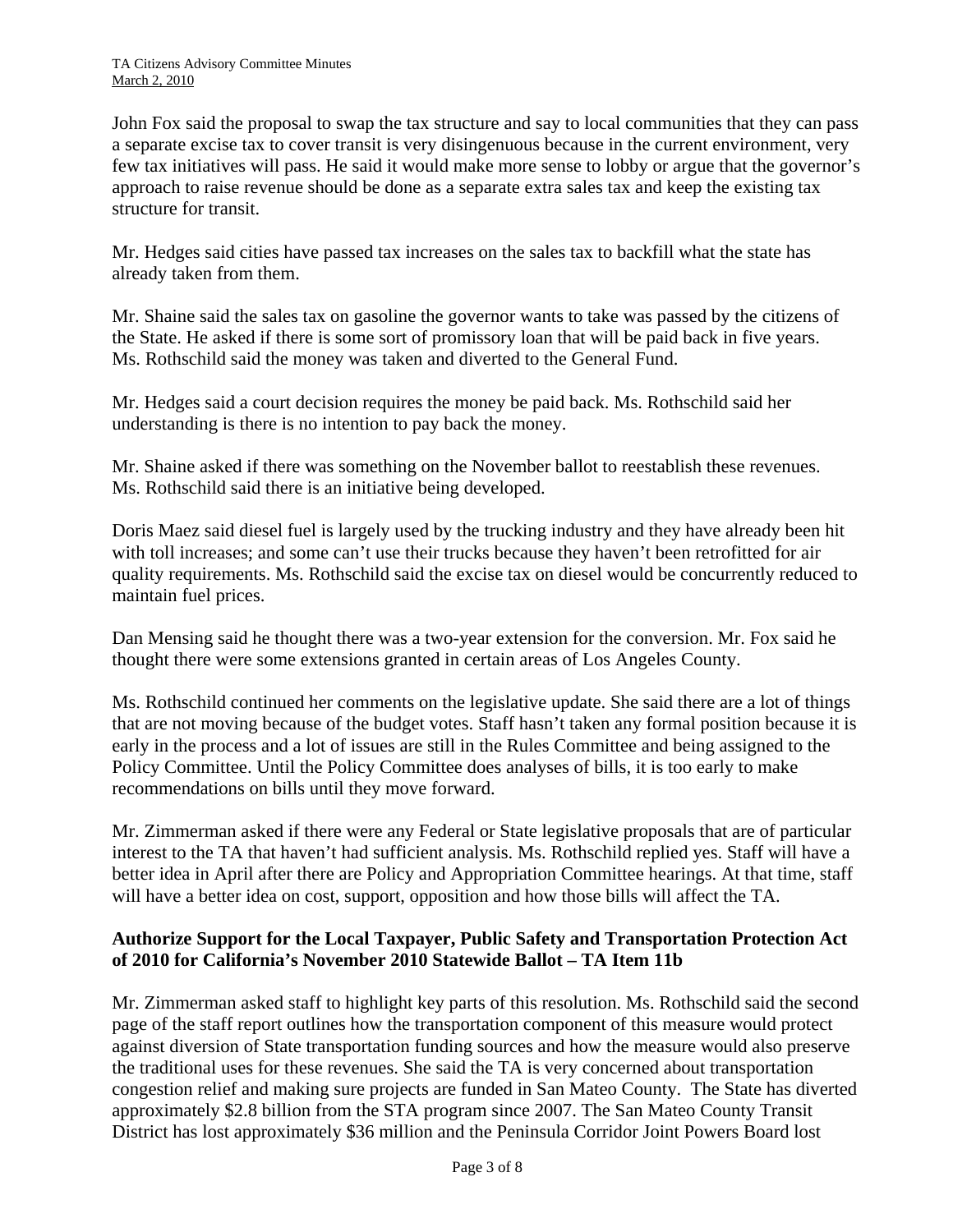approximately \$37 million. Caltrain has had to cut and reduce service, which goes against the TA's goal of transportation congestion relief.

A motion (Zimmerman/Hedges) was made to support the initiative.

Mr. Hees asked what else could be done to support the initiative. Ms. Rothschild said TA Director Terry Nagel is gathering signatures.

Ms. Maez said the title is ambiguous and asked if the initiative would protect local funding as well as transportation funding. She said the League of Woman Voters is involved with the initiative because a lot of what happens will trickle down and affect local governments.

Ms. Maez said the initiative refers to public safety and this brings police and fire services to mind. She is opposed to ballot box initiatives because the State-mandated spending for initiatives and bond debt makes up 70 percent of the state budget.

The motion to support the initiative was approved by a 13/1 vote (Noes: Maez)

# **Capital Projects Quarterly Status Report – 2nd Quarter Fiscal Year 2010 – TA Item 11d**

Mr. Zimmerman asked if there was priority for the grade separations projects. Mr. Hurley said attention is on the San Bruno Grade Separation Project because the contract needs to be awarded by July 1 due to timeline requirements associated with Proposition 1B funding.

Ms. Maez said there are problems selling Proposition 1B bonds and the San Bruno Grade Separation Project is counting on \$30 million of Proposition 1B funds. Mr. Hurley said if Proposition 1B funds are not available at the time the money is needed, there may be a need to front some other funding source and then seek reimbursement from Proposition 1B funding when the bonds are actually sold.

Barbara Arietta said she thought 40 percent of Proposition 1B bonds were sold and asked if that amount has increased. Mr. Hurley said he would provide updated information.

## **Program Report: Paratransit Program and the Senior Mobility Initiative and Action Plan – TA Item 11c**

Mr. Hurley introduced Accessibility Coordinator Tina Dubost and Manager of Strategic Development Corinne Goodrich. Ms. Dubost said she would report on the Americans with Disability Act (ADA) paratransit services - Redi-Wheels, and Redi-Coast. Ms. Goodrich will report on the services that complement paratransit, pilot projects under development and projects that may be eligible for new Measure A funding.

Ms. Dubost provided the following details:

- SamTrans' paratransit services include Redi-Wheels and Redi-Coast, which are required by ADA and partially funded by original and new Measure A.
- Redi-Wheels started in 1977.
- The mission of paratransit is to comply with ADA regulations; provide safe, efficient and highquality service; serve all trip requests and provide regional connections.
- Features of paratransit service include:
	- a. Service area and hours mirror fixed routes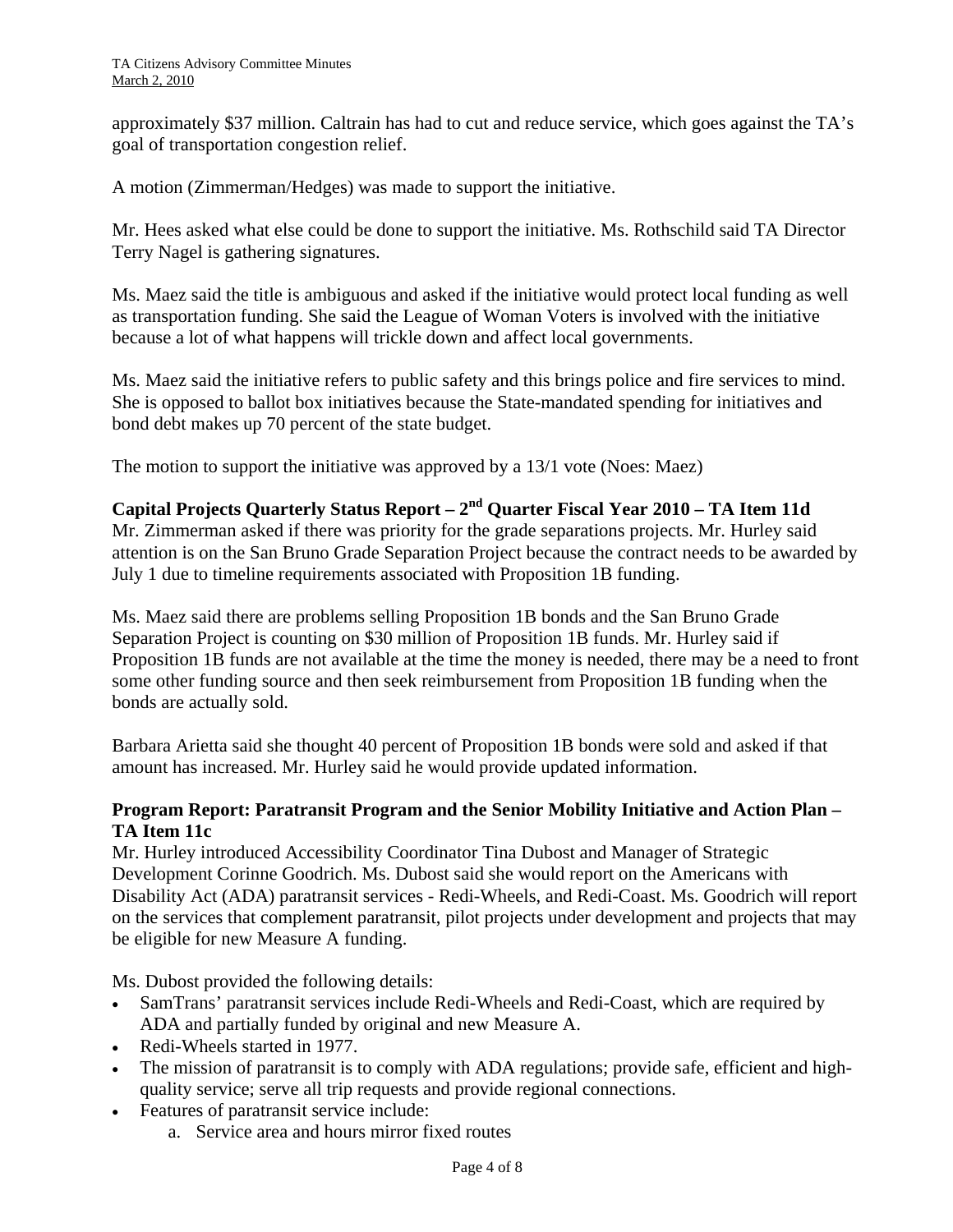- b. Ride reservations 1-7 days in advance on a shared-ride system
- c. On time policy: 0-20 minutes after scheduled pickup time
- d. Personal care attendants ride free
- e. In-person interviews determine eligibility
- f. San Mateo County Paratransit Coordinating Council (PCC) provides oversight.
- The new Measure A was approved by voters in 2004 for a one-half cent sales tax for 25 years, commencing January 1, 2009. Estimated funding in 2004 dollars is \$2.4 million per year and \$60 million over a 25-year period.
- Paratransit expenses for 332,000 trips in FY2009 were \$13,614,000 with a subsidized average cost of \$41 for a one-way trip. A standard customer fare is \$3 for a one-way trip and \$1.50 for a Lifeline fare (fares increase on July 1, 2010).
- Paratransit funding sources of \$14,081,912 include passenger fares, local Transportation Development Act funding, local STA funds, operating grants, sales tax and Measure A funding.

Ms. Goodrich provided details on the Senior Mobility and New Freedom Initiatives.

- The population of 65 years-plus seniors, in the county is dispersed in the county with concentration along the El Camino Real corridor.
- Specific needs for transportation will be affected because the senior population will double in the county in the next 20 years to 160,000, and more seniors will live in places difficult to serve with public transportation. Seniors will not be accustomed to using public transportation and existing transportation services will not be able to meet all the needs of seniors.
- If action is not taken, there will be strain on families of seniors who have limited mobility, isolation of seniors, rising numbers of traffic injuries and deaths and a strain on public, private and non-profit services.
- The Senior Mobility Action Plan is a joint effort to keep seniors safe and connected to their communities as problems related to aging make it harder for them to get around.
- Senior Mobility Action Plan strategies include: community transit services, community-based transportation, encouraging use of transit, safe driving and driving retirement, taxicabs, information and assistance and walking and pedestrian safety.
- New Freedom Initiatives are funded through the Metropolitan Transportation Commission and include pilot programs for mobility ambassadors, vehicle sharing, telephone information and assistance and volunteer drivers.
- The Senior Mobility Guide provides information in English, Chinese and Spanish about a wide range of programs and services.
- The Mobility Ambassador Program is staffed by volunteers at six host senior centers with a Senior Mobility Coordinator and program monitoring.
- The Vehicle Sharing Pilot Program will promote vehicle sharing partnerships, better serve transportation needs of clients, and realize cost savings or revenue generation with an approach of facilitation.

Mr. Hedges said it is important to house disabled and elderly people near transit. He said Assemblyman Jerry Hill authored a bill, which will require townhomes within one-half mile of transit to be built for disabled inhabitants for visitability and habitability. He said there will be opposition to this bill and asked for everyone's support.

Ms. Goodrich said when seniors are surveyed, one-half prefer to retire to a walkable, accessible area. She said the Grand Boulevard Initiative would concentrate development along the El Camino Real corridor because of accessibility.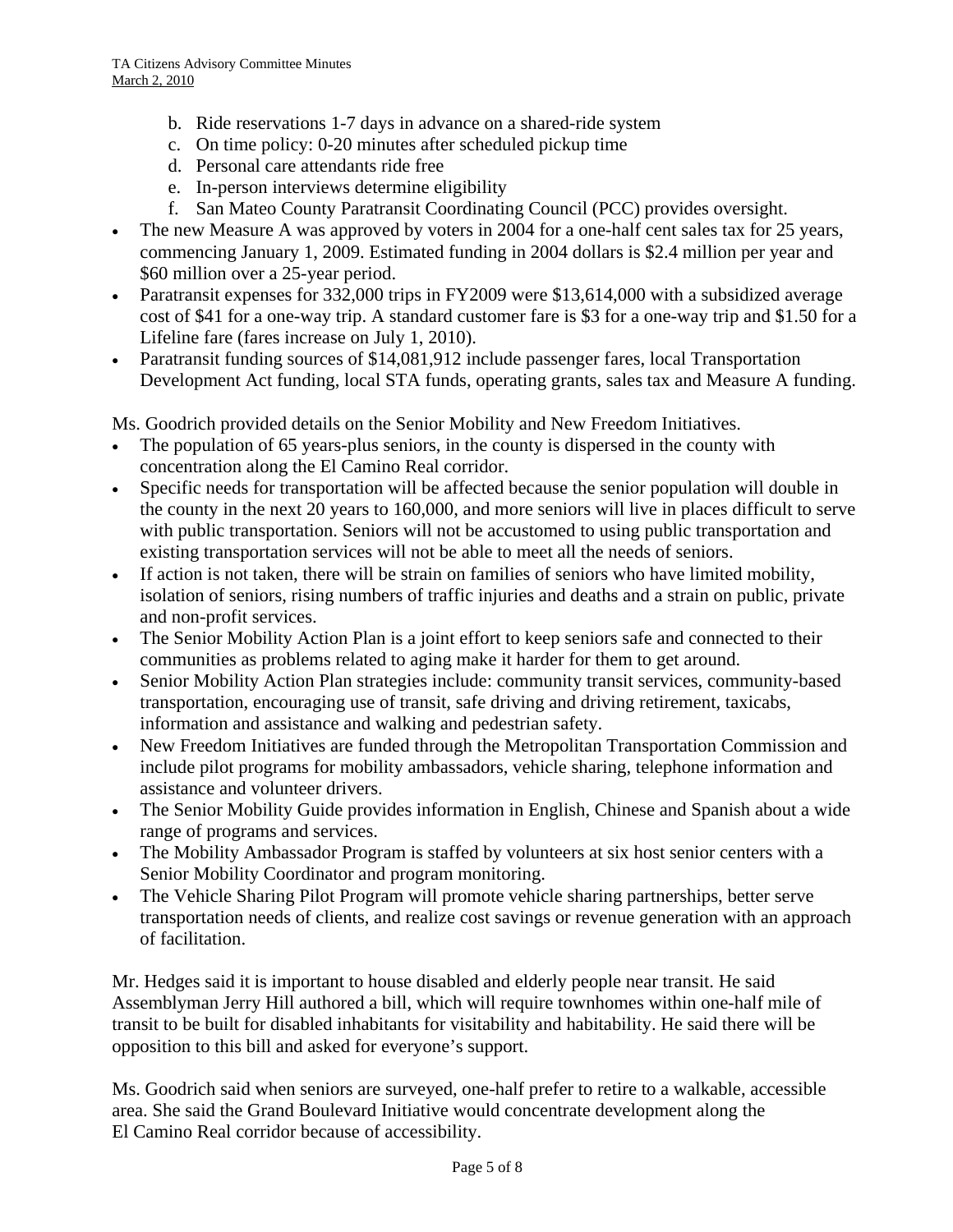Mr. Hedges said the 2002-2003 Grand Jury Report complimented Redi-Wheels and reported the system would become stressed and would need to find ways to do travel training. Those who apply for Redi-Wheels service are invited to do travel training.

Mr. Zimmerman supports everything the San Mateo County Transit District (District) provides and asked if staff has explored the ability to pay for some clients. Ms. Goodrich said the Senior Mobility Guide lists costs for various services and includes private service information. A service in San Francisco has various options, which can cost approximately \$70 per hour. She said the District, as part of a grant, has partnered with the Family Service Agency to promote a volunteer driver program. FISH is a community service for ambulatory passengers that are driven in private vehicles by volunteers.

Ms. Arietta said the coastside will have a sizable population of 65 years and older by 2025. It is a mountainous, hilly terrain with minimal transit options. She asked what options would be available for seniors who don't want to or can't relocate to the El Camino Real corridor. Ms. Goodrich said the community-based volunteer driver services would be successful in smaller close knit communities.

Mr. Bigelow said blind people have a problem knowing when a Redi-Wheels vehicle arrives for pick up or when the driver does not go to the person's door. Ms. Dubost said staff can ask the driver to go to the door assuming the driver can keep the door of the vehicle in full view and the distance is no greater than about 50 feet.

Chair Dixon asked about getting pamphlets that deal with challenges for the blind. Ms. Dubost said the Paratransit Rider's Guide is sent to eligible customers, and is available by calling 650-508-6241 or at [rediwheels@samtrans.com.](mailto:rediwheels@samtrans.com)

Charles King asked about medical emergencies during transit and asked if defibrillators could be installed in vehicles. Ms. Dubost said there have only been one or two emergencies in more than 10 years. She said drivers are trained in CPR and have a radio to call 911 for any emergencies.

Mr. Mensing asked if brochures are provided in Braille to customers. Ms. Dubost said a request can be made for information in Braille, on a CD or audio tape. Ms. Goodrich said funding is available to provide the Senior Mobility Guide in accessible formats.

## Public Comment

Pat Giorni, Burlingame, asked if \$41 paid for a one-way or round trip. Ms. Dubost said it pays for a one-way trip.

Ms. Giorni asked if she requested a trip to and from a doctor would it only cost her \$3 one-way or round trip. Ms. Dubost said a one-way trip costs the customer \$3 and the District \$41. She said a Lifeline fare assistance program is available for very low income customers. She said customers don't have to apply but if they choose, they can submit proof of receiving Supplemental Security Income, Medi-Cal or General Assistance.

Ms. Giorni said a round trip fare would cost \$82 subsidized and \$6 for the customer. She asked if all that money is part of management, administrative and driver costs. She said given these costs, is it time to look at taxi service because the taxi driver pays his/her own gas, insurance and other costs.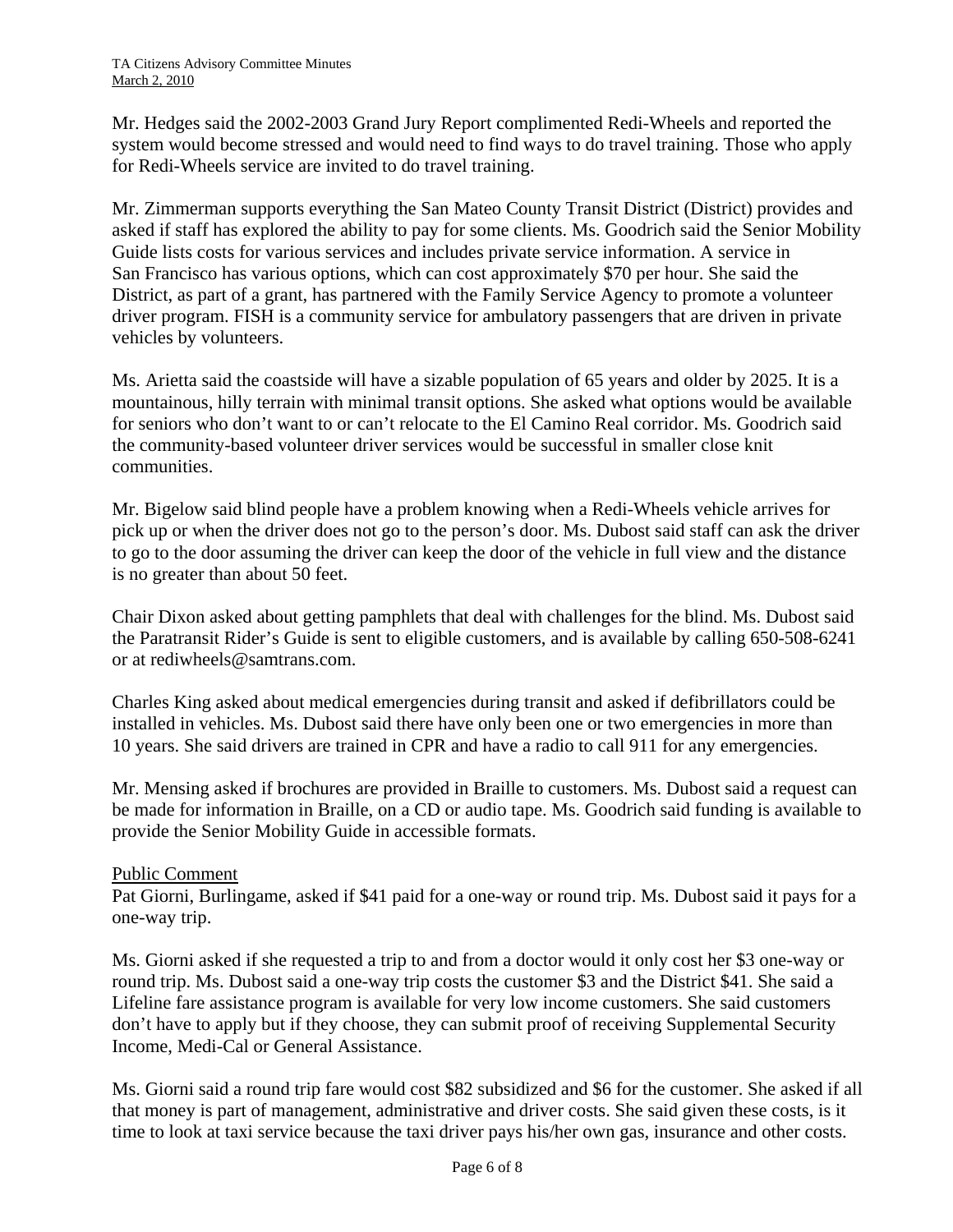She said if the customer paid the taxi driver \$3 for a fare and the District reimbursed the taxi driver for the actual meter costs, the cost would probably be a lot less than \$41 for a one-way trip; and most trips are within five miles.

Ms. Dubost said the District subcontracts with a taxi company for some trips and the average taxi trip cost is fairly comparable, and in some cases it may be more. She said this service is used when a lot of people are traveling.

Mr. Shaine said he was on a taxi cab working group subcommittee and learned drivers have to be certified to handle seniors and disabled customers and they need to have specially-equipped cabs to handle wheelchairs, slide-out ramps and other equipment needed by the disabled. Mr. Shaine said there are two reputable, reliable taxi firms operating in the county.

Mr. Hedges said San Francisco has a good program controlled by the county. He said there are also cultural limitations with taxi drivers who may not pick up dogs, which may be an assistance animal for the customer.

## Public Comment

Todd Bray, Pacifica, said he is a volunteer driver for the American Cancer Society and the program sees to the specific needs of all customers.

## **REPORT OF THE CHAIR – PAT DIXON**

TA CAC recruitment will begin March 15. Four CAC members' terms expire May 31: Austin Mader-Clark, Ms. Maez, Mr. Fox and Mr. Zimmerman. Applications are due April 12.

Chair Dixon asked about the meeting for the Calera Parkway Project. Mr. Hurley said the March 3 meeting is an environmental scoping meeting, which is a normal step in the environmental process when an Environmental Impact Report (EIR) is prepared. The intent of the scoping meeting is to solicit input from the community to make sure environmental items of concern are considered in the draft EIR, which will be made available for public comment.

Ms. Arietta said she published a news release on the scoping meeting with the help of Mr. Hurley. Mr. Hurley said the intent was to try and reach out to as many people as possible with ads in the *Pacific Tribune*, *Pacifica Riptide* and *San Mateo Times.* All businesses and property owners within 500 feet of the project received a mailer with information for input.

April Vargas asked about documents for the meeting. Mr. Hurley said they were released on March 1 and are normally released at the scoping meeting. Meeting information is also available at www.smcta.com.

Mr. Hees said scoping meetings can be frustrating for the public and the intent has to be obvious so attendees don't spend time asking about numerous project details, which can't be discussed at this time. Ms. Arietta said her news items included additional project details for the public.

## **REPORT FROM STAFF – JOE HURLEY**

No report

Mr. Fox left at 6:04 p.m.